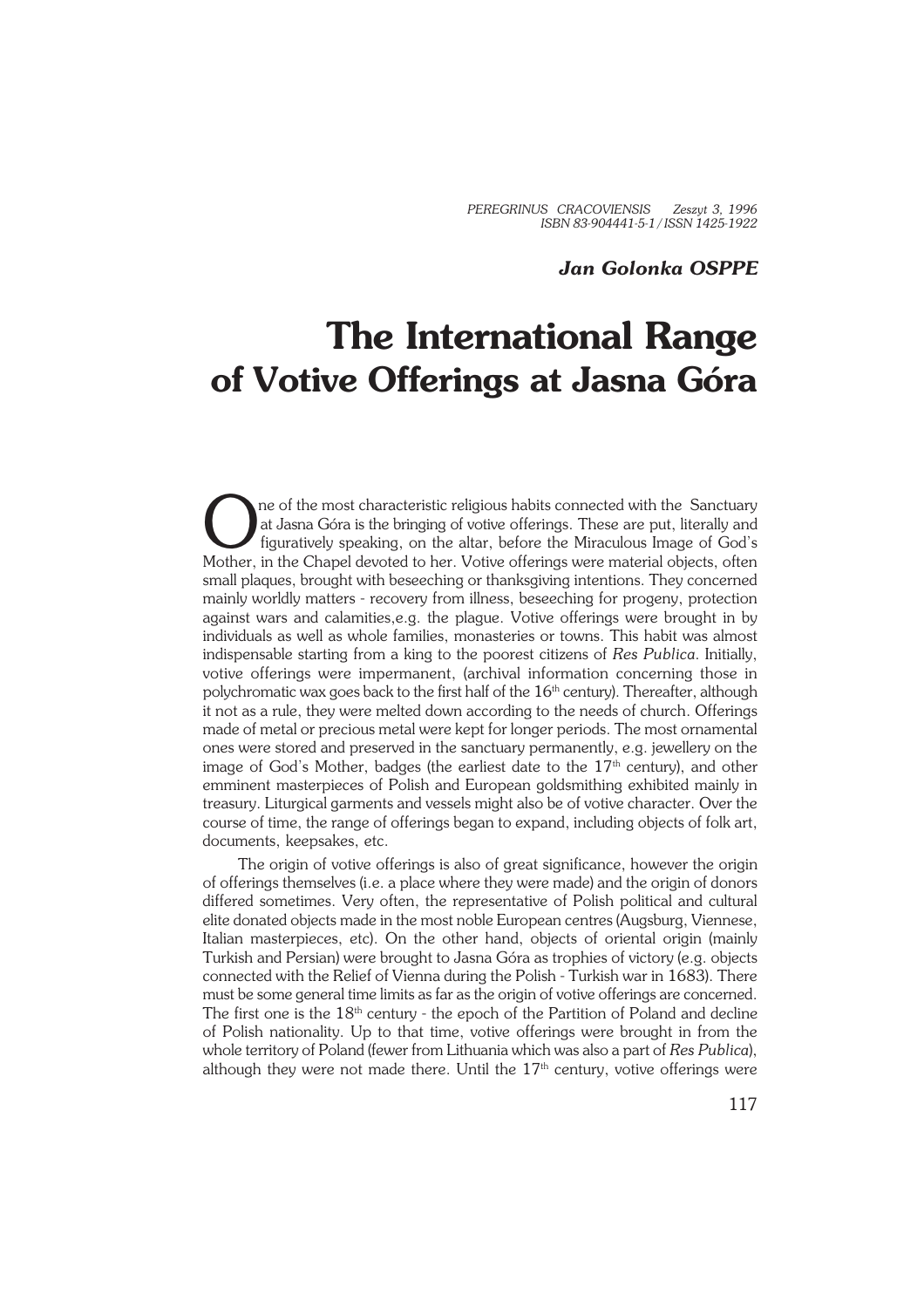*Jan Golonka OSPPE*

 $\mathrel{\sqsubseteq}$ 

 $\overline{\Box}$ 

Votive Offerings in the Chapel of The Mother of God of Jasna Góra The Pauline Archive at Jasna Góra

118

 $\overline{\phantom{0}}$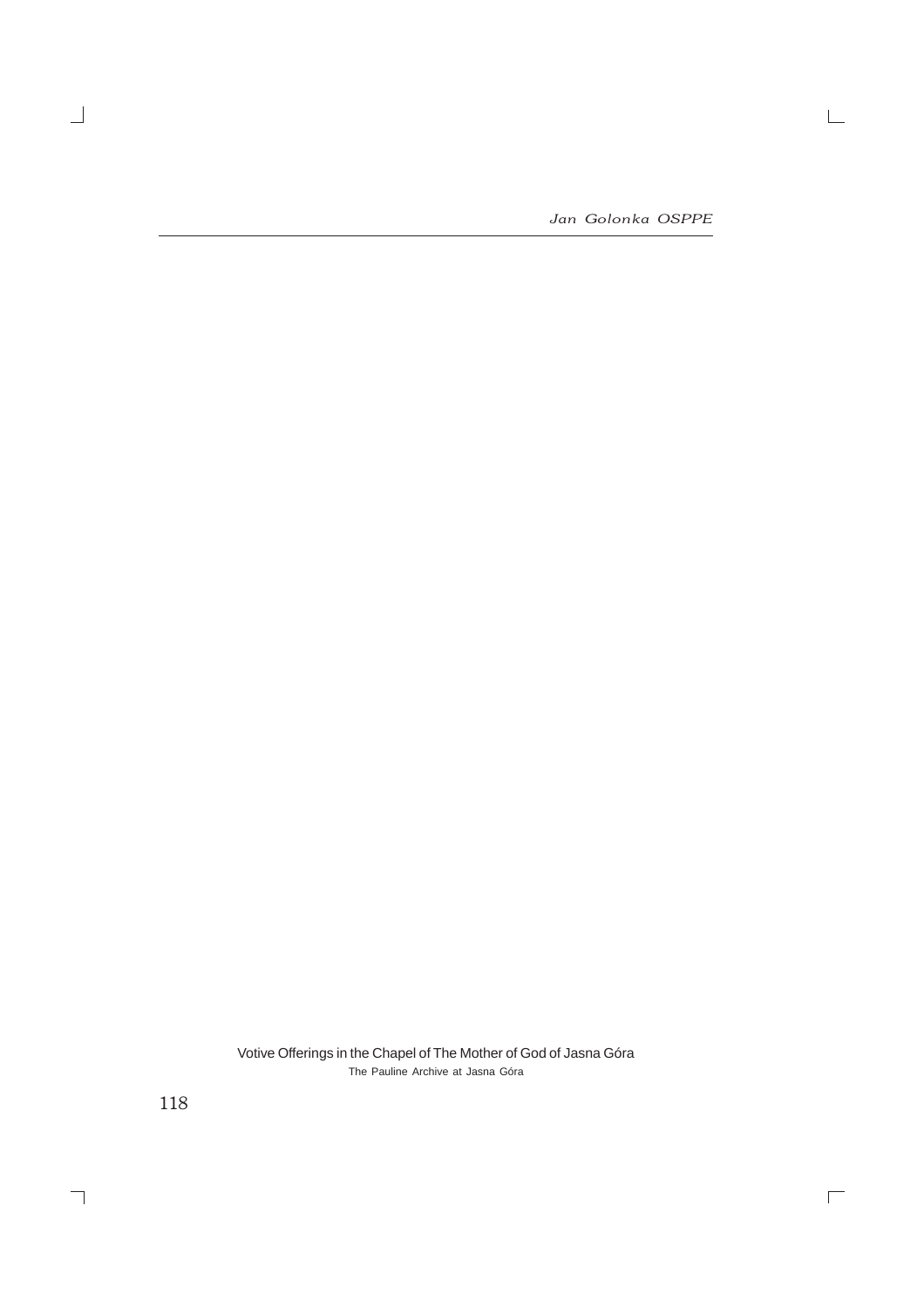brought from Hungary since the Częstochowa Monastery of the Pauline Fathers had its roots there. There were some offerings, although not many, yet important from the artistic point of view, brought from Austria (from the Habsburgs, on the occassion of the marriage of Eleanor and king Michał Korybut Wiśniowiecki in 1670), Germany (the Saxon Vettins who had their electoral throne in Dresden and royal one in Poland), France (gifts of Maria Leszczyńska − the Polish Queen) and from Italy (the earliest ones - wedding garments of the Queen Bona donated, perhaps, after 1518, and later, those of cardinals and dignitaries of the Roman Curia).

The richness of gifts from many European centres was completed by those made abroad, although donated by the Polish kings and notables (e.g. the Augsburg objects as a donation of representatives of Waza and Sobieski royal families; Italian coral set as a donation from King Michał Korybut Wiśnowiecki; a Viennese cross brought by Mary Josephine − a wife of August III Sas, and a Viennese cup endowed by Polish magnate, Jerzy Lubomirski - both dated of the 18<sup>th</sup> century).

The turn of the 19<sup>th</sup> century and then, regaining independence in 1918 closed the second period of votive offerings at Jasna Góra. The whole 19<sup>th</sup> century was a period dominated by Polish offerings, especially those from the Russian part of partitioned Poland. The reason was the political situation of Poland during the years of Partition. Those votive offerings were rather simple silver plaques, sometimes of serial production. Nevertheless, there were also some unique objects, in terms of their geographical origin, e.g. votive offerings of Polish deportees to Siberia. There were a decreasing number of offerings brought by monarchs and the Polish aristocracy.

Since the end of World War II, the Sanctuary at Jasna Góra has regained its international significance. Next to considerably larger amount of Polish votive offerings, were donations from all European countries − from Ireland to Turkey, which indicated role Jasna Góra as a destination for pilgrimages, official and unofficial delegations. Their offerings were more modest, less precious; they were rather symbolic gifts - medals and badges.

Pontifical votive offerings have added a special dimension to the donations. According to the tradition of the Vatican, often these offerings were objects previously given to Popes, on the occasion of jubilees or visits to countries. John XXIII donated a Spanish monstrance, John Paul II − a cross made in Milano, etc. Obviously the gifts of John Paul II are numerous among them, Italian offerings hold a prominent position.

After World War II, mainly within recent years, the number of offerings from non−European countries has increased. A significant amount of those offerings was brought by Polish emigrants from the USA (a pen of Henryk Sienkiewicz, Polish writer, was the earliest gift in 1910). Now and again, votive offerings from exotic countries are presented, e.g. sculpture of God's Mother made of ivory (exhibited in the Museum of Jasna Góra) donated by John Paul II. Others have been brought by Polish missionaries. Occasionally, there are traditional folk objects (mainly souvenirs), e.g. objects in the style of the North American Indians. It is easily noticed that

┐

 $\Box$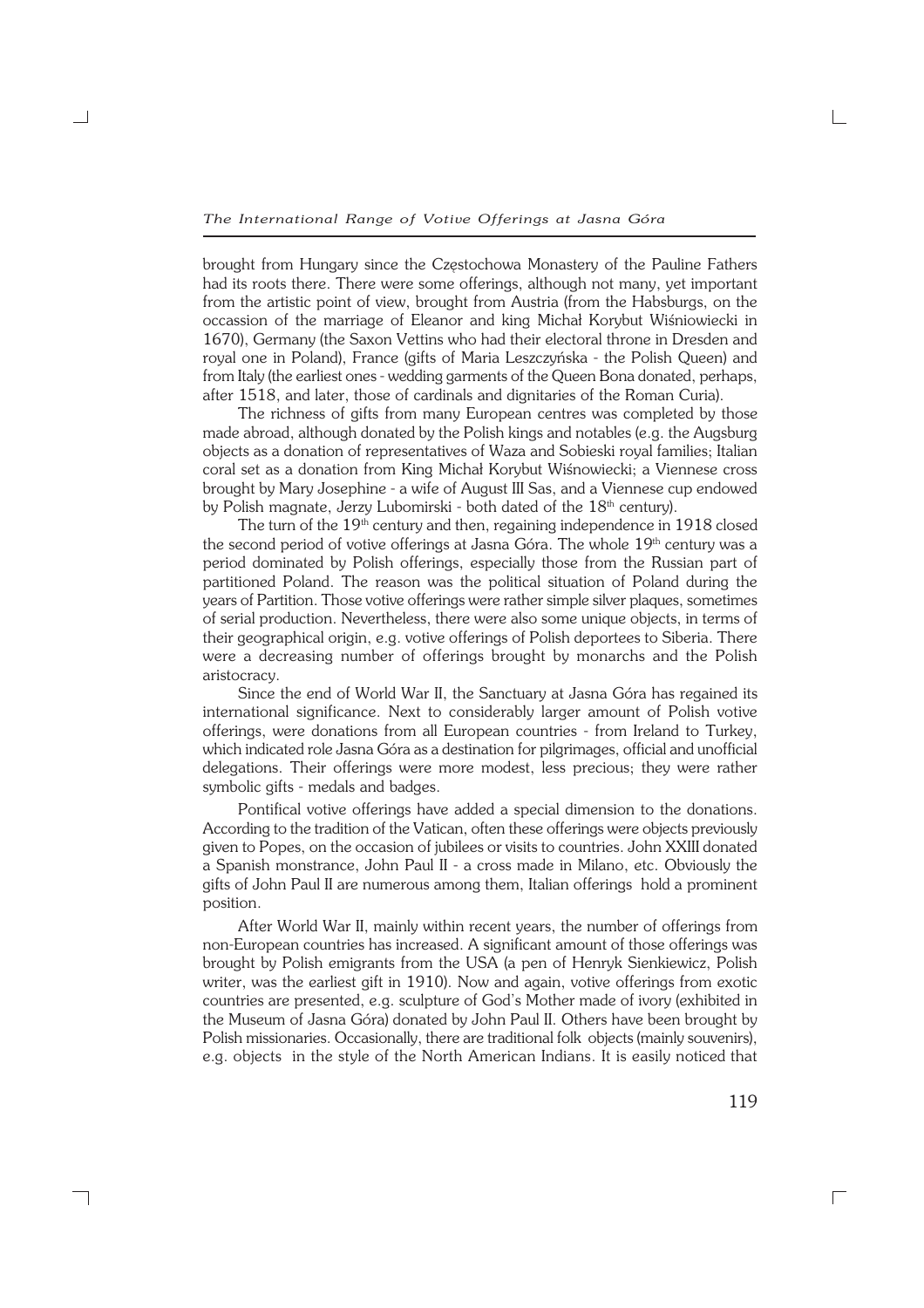*Jan Golonka OSPPE*

 $\mathrel{\sqsubseteq}$ 

 $\overline{\Box}$ 

Votive Offerings in the Chapel of The Mother of God of Jasna Góra The Pauline Archive at Jasna Góra

120

 $\overline{\phantom{0}}$